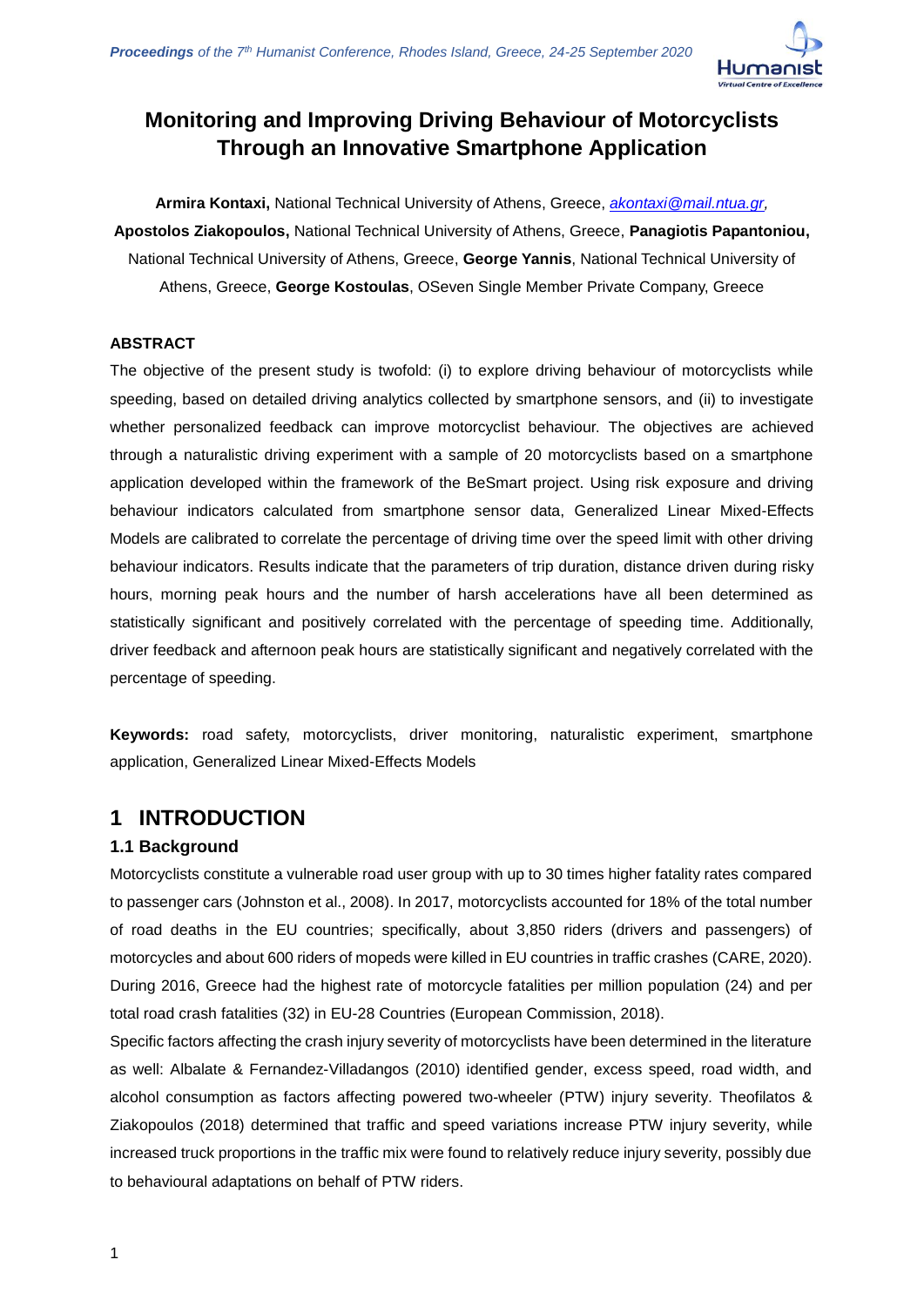Behavioural issues are major moderating factors to both the frequency and the severity of motorcycle crashes. Speeding, sensation seeking, aggression, perceived risk, errors, violations and attitudes towards road safety are considered to be crucial behavioural critical risk factors (Vlahogianni et al., 2012; Theofilatos and Yannis, 2015). Therefore, the accurate monitoring of motorcyclist driving behaviour is of high importance. Although motorcycle crashes have been widely investigated by researchers, the lack of detailed naturalistic driving data remains a disturbing obstacle for the scientific community. Several existing studies have shown promising results as regards the analysis of motorcyclist driving behaviour by means of naturalistic experiments (Espié et al., 2013; Vlahogianni et al., 2014) or even video footage from unmanned aerial vehicles (UAV) (Barmpounakis et al., 2017). However, to the best of the authors' knowledge, this is the first attempt to understand behaviours and risks related to motorcyclists on the basis of data collected from smartphone sensors.

#### **1.2 Objectives**

In light of the aforementioned, the objective of the present study is twofold: (i) to explore driving behaviour of motorcyclists while speeding, based on detailed driving analytics collected by smartphone sensors, and (ii) to investigate whether personalized feedback can improve driver behaviour. For that purpose, high-resolution smartphone data collected from a naturalistic driving experiment with a sample of 20 motorcyclists are utilised. Using risk exposure and driving behaviour indicators calculated from the smartphone sensors data, a statistical analysis is carried out for correlating the percentage of driving time over the speed limit with other driving behaviour indicators, namely by means of Generalized Linear Mixed-Effects Models. For reasons of brevity, from now on the percentage of driving time over the speed limit will be mentioned as speeding percentage henceforth in the text.

# **2 Methodology**

### **2.1 Experimental Design**

In the framework of BeSmart Project, a naturalistic experiment spanning 12 months is conducted with different driver types participating, including the vulnerable road user group of motorcyclists. More specifically, the designed experiment consists of six different phases differing in the type of feedback provided to drivers. In the present paper, the authors focus on the two first phases of the experiment. The first phase lasted for 12 weeks; participants were asked to drive in the way they usually did, without receiving any feedback on their driving behaviour from the smartphone application. The purpose of this stage was to learn drivers' naturalistic driving characteristics, which provide a baseline for comparison. The second phase lasted for 10 weeks; participants were provided with personalized feedback, a trip list and a scorecard regarding their driving behaviour, allowing them to identify their critical deficits or unsafe behaviours.

#### **2.2 The BeSmart Application**

In order to achieve the research objective, an innovative smartphone application developed by OSeven Telematics [\(www.oseven.io\)](www.oseven.io) was exploited aiming to record driver behaviour using the hardware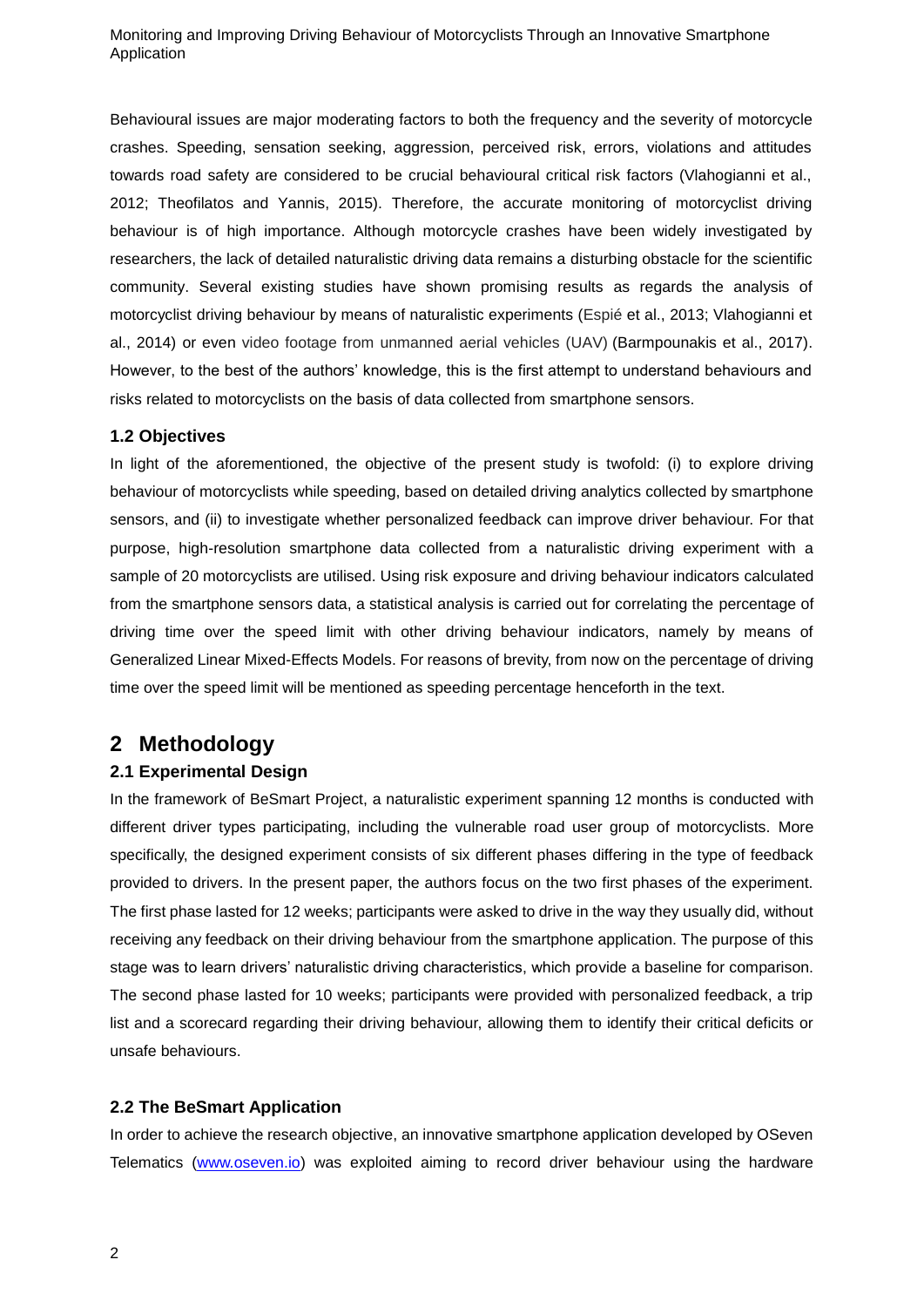sensors of the smartphone device. OSeven Telematics has also developed the solid integration platform for collecting, transferring raw data and recognizing the driving behaviour metrics via ML algorithms. The standard procedure that is followed every time a new trip is recorded by the application is clearly presented in Figure 1.



### **Figure 1 - The OSeven data flow system.**

The data collected are highly disaggregated in terms of space and time. Once stored in the backend cloud server, they are converted into meaningful driving behaviour and safety indicators, using signal processing, Machine Learning (ML) algorithms, Data fusion and Big Data algorithms. All this is done using state-of-the-art technologies and procedures in compliance with standing Greek and European personal data protection legislation (GDPR).

The available exposure indicators include indicatively duration (seconds), total distance (mileage), type(s) of the road network used, given by GPS position and integration with map providers e.g. Google, OSM, (highway, rural or urban environment) and time of the day driving (peak hours, risky hours). Moreover, the driving indicators which can reliably quantify the risk associated with a specific driving behaviour consist of the following: speeding (distance and time of driving over the speed limit and the exceedance of the speed limit), driver distraction (caused by smartphone use during driving), number and severity of harsh events number and severity of harsh events (braking and acceleration), harsh cornerings, driving aggressiveness (e.g. braking, acceleration), and eco-driving (smooth use of the accelerator, steering, transmission and brakes).

## **3 Methodology**

The variable of interest in the present analysis is the fraction of speeding while driving. This quantity was available either as a share of trip time during which the speed limit was exceeded, or as a binary variable for the entire trip (yes/no). The first approach was selected for modelling in the present research. After transforming the speeding percentage per trip to an integer, Generalized Linear Models (GLMs) were implemented with a Poisson data distribution. GLMs are known to be better used when dealing with frequency (count) data (Lord & Mannering, 2010).

The general form of the GLM models the log odds via a linear predictor. Following McCulloch (2003), if y is the observed speeding percentage per trip i, and  $\lambda$  is the expected speeding percentage to be predicted, then the model is specified as:

 $v_i \sim Poisson(\lambda_i)$ And the linear predictor is: $\log(\lambda_i) = \beta_0 + \beta_n x_n + \varepsilon$ 

 $(2)$ 

 $(1)$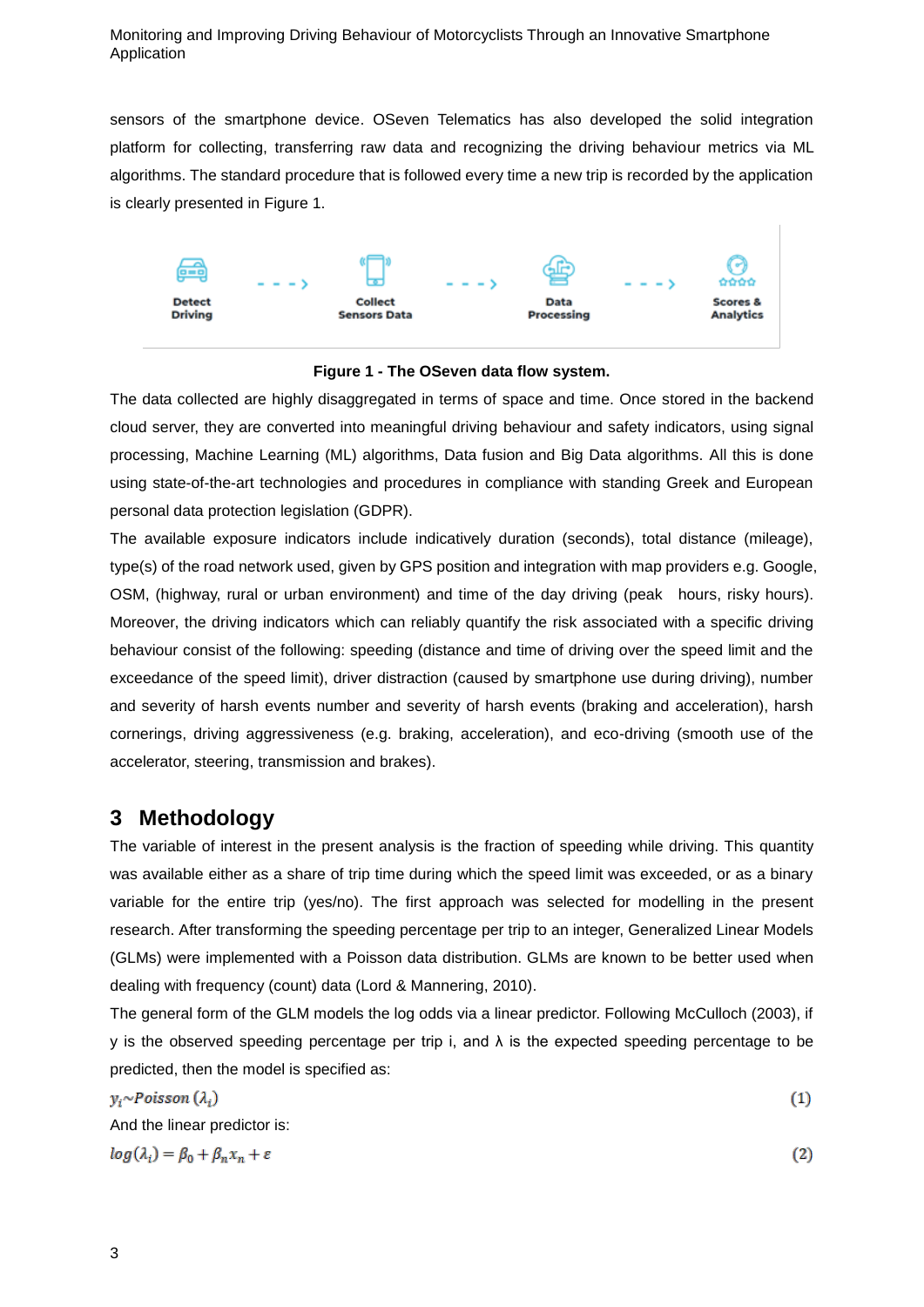Where  $\beta$  are the fixed-effect parameters (constant and coefficients) for n independent variables, and  $\varepsilon$  is the error term.

However, one may also consider that in the present dataset there are repeated measurements (trips) over the same units (drivers). Therefore, in order to capture personal driver traits, such as personality and experience, which affects their driving style, and thus the speeding percentage they exhibit, random effects are introduced to GLMs in order to extend them as Generalized Linear Mixed-Effects Models (GLMMs). Random effects in GLMMs are expressed as random variable coefficients (random slopes) or random intercepts. For a GLMM containing a random intercept and a random slope for a single independent variable  $\dot{i}$  of the total  $\dot{n}$ , Equation (2) would be formulated as:

$$
log(\lambda_i) = \beta_{0i} + \beta_{ji} x_{ji} + \beta_{n-1} x_{n-1} + \varepsilon
$$
\n(3)

Where  $\beta_{0i}$  and  $\beta_{ji}$  follow normal distributions centred at the value of their fixed counterparts:

$$
\beta_{0i} \sim N(\beta_0, \sigma_{s,0}^2) \n\beta_{ji} \sim N(\beta_j, \sigma_{s,j}^2)
$$
\n(4)

## **4 RESULTS**

Overall, during the first two phases of the experiment 3,853 trips from a sample of 20 motorcyclists have been recorded. However, for the present analysis it was decided that the final sample should consist only of drivers who have participated equally in both phases on terms of trips. As a result, from the 20 motorcyclists, 13 were ultimately selected creating a large dataset of 3,537 trips. Figure 2 illustrates a boxplot of the speeding percentage per experiment phase, allowing for an initial investigation of the response variable; there is a considerable presence of outliers of speeding time.

Percentage of driving time over the speed limit per Experiment phase



**Figure 2 - Boxplots of the percentage of driving time over the speed limit per experiment phase**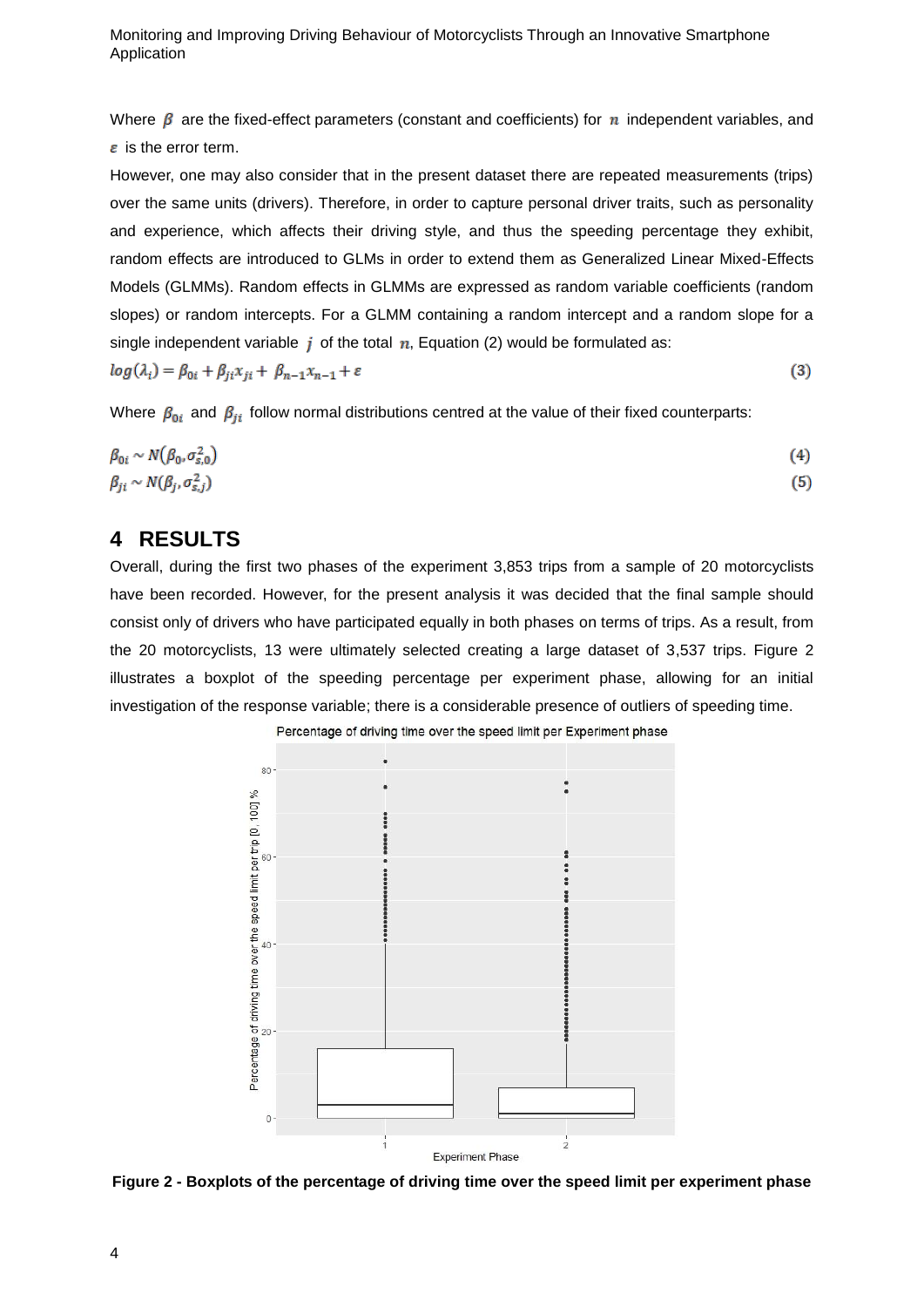GLMMs were fitted in R-studio (with the lme4 package) via maximum likelihood and using z-factor scaling, following Bates et al. (2013). A number of models were tested with different configurations in the collected parameters in both fixed effects and random effects. The selected variables were chosen after taking into account the following: lowest AICc, high statistical significance of variables, low multicollinearity, and final rational interpretation of their impact on the dependent variable. After conducting log-likelihood test ANOVA comparisons, the most informative configuration of random effects was included both random intercepts and random slopes in the GLMMs to capture unique driver traits. Results of mixed effect selection are shown on Table 1; fixed effect results appear on Table 2.

| <b>Model Family</b> | <b>Model Configuration</b>        | D.f. | LogLikelihood | $\mathbf{v}^2$ | $P(\gamma^2)$ | Sig.  |
|---------------------|-----------------------------------|------|---------------|----------------|---------------|-------|
| <b>GLM</b>          | Fixed effects only [baseline]     |      | $-26227$      | -              |               |       |
| <b>GLMM</b>         | Fixed effects & Random Intercepts | 8    | -19390        | 13674.6        | <2e-16        | $***$ |
| <b>GLMM</b>         | Fixed effects, Random Intercepts  | 10   | -18547        | 1684.9         | $<$ 2e-16     | $***$ |
|                     | & Random Slopes                   |      |               |                |               |       |

**Table 1 - Log-likelihood comparison of mixed effect selection** 

Significance codes: '\*\*\*': 0.000 | '\*\*': 0.001 | '\*': 0.01 | '.': 0.05 | ' ': ≥ 0.1

| -- 9-<br>                                         |                 |       |         |         |                        |  |  |  |  |  |
|---------------------------------------------------|-----------------|-------|---------|---------|------------------------|--|--|--|--|--|
| <b>Trip Parameter</b>                             | <b>Estimate</b> | s.e.  | p-value | Sig.    | <b>Rel. Risk Ratio</b> |  |  |  |  |  |
| Intercept                                         | 1.898           | 0.276 | < 0.001 | $***$   | 6.672                  |  |  |  |  |  |
| Exp. phase $2$ (0=no feedback, 1=feedback)        | $-0.145$        | 0.013 | < 0.001 | $***$   | 0.865                  |  |  |  |  |  |
| Total trip duration (s)                           | 0.194           | 0.095 | 0.042   | $\star$ | 1.214                  |  |  |  |  |  |
| Number of harsh accel. per trip (count)           | 0.248           | 0.005 | < 0.001 | $***$   | 1.281                  |  |  |  |  |  |
| Trip distance during risky hours [22:00-05:00]    | 0.018           | 0.003 | < 0.001 | $***$   | 1.018                  |  |  |  |  |  |
| Morning peak hour $[06:00-10:00]$ $(0=ves, 1=no)$ | 0.067           | 0.015 | < 0.001 | $***$   | 1.069                  |  |  |  |  |  |
| Afternoon peak hour [16:00-20:00] (0=yes,         | $-0.286$        | 0.015 | < 0.001 | $***$   |                        |  |  |  |  |  |
| $1=no$                                            |                 |       |         |         | 0.751                  |  |  |  |  |  |

**Table 2 - GLMMs for the percentage of driving time above the speed limit** 

Significance codes: '\*\*\*': 0.000 | '\*\*': 0.001 | '\*': 0.01 | '.': 0.05 | ' ': ≥ 0.1

Modelling results regarding speeding percentage reveal some interesting findings; the parameters of trip duration, the distance driven during risky hours, morning peak hours and the number of harsh accelerations have all been determined as statistically significant and positively correlated with the percentage of speeding. In the same context, driving during the second phase of the experiment, as well as afternoon peak hours are statistically significant and negatively correlated with speeding percentage.

More specifically, the exposure metrics of trip duration, trip distance during risky hours and morning peak hours seem to increase speeding percentage by a factor of 1.214, 1.018 and 1.069 respectively. In other words, motorcyclists seem prone to speeding while driving under circumstances that increase their impatience and/or stress such as long trip durations, driving during hours of increased traffic conflicts, lane-splitting, hurrying while commuting, etc. Additionally, the driving behavioural parameter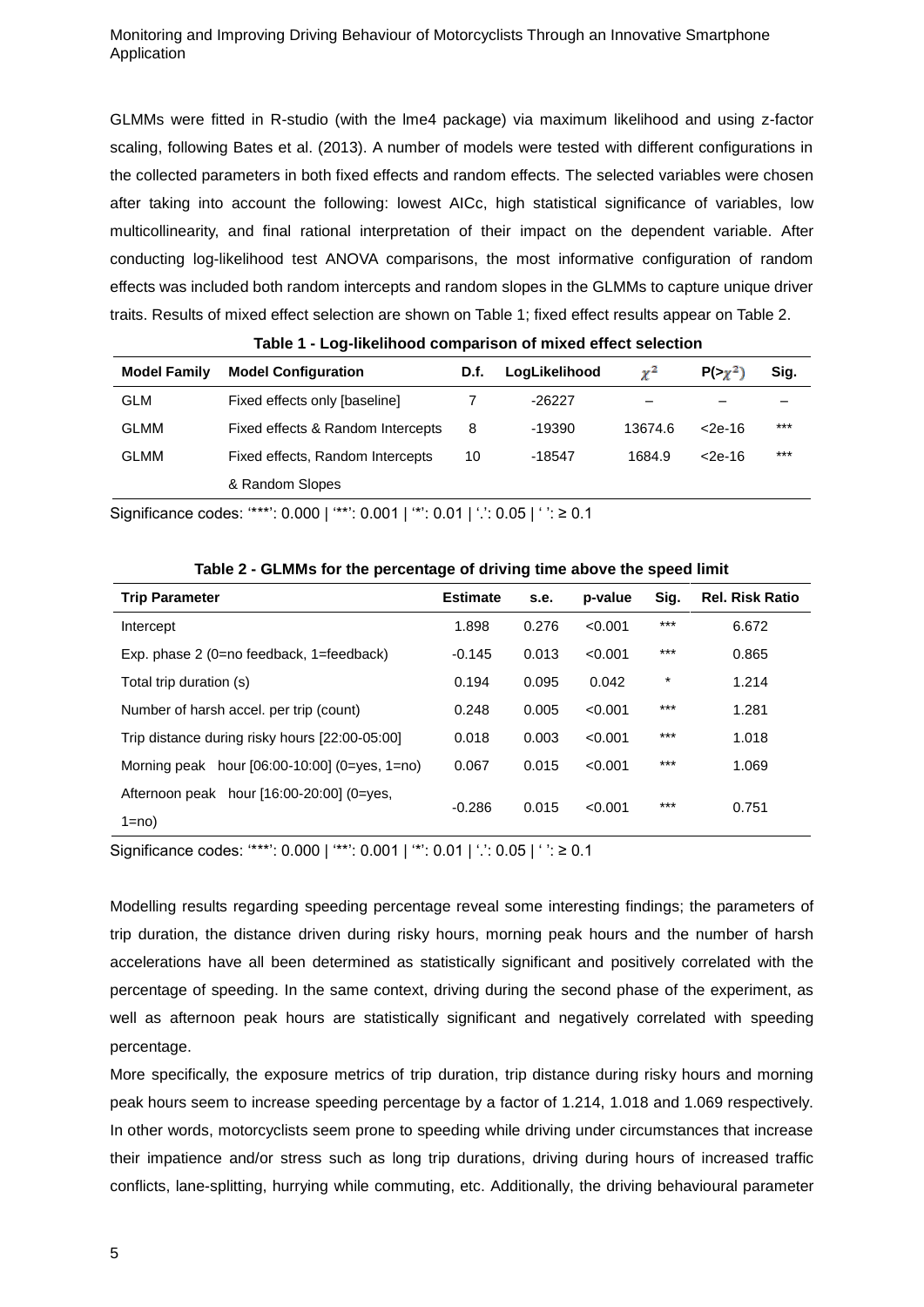of harsh accelerations increases speeding percentage by a factor of 1.281, indicating the pattern of a stressful driving style.

Regarding the different experiment phases, providing motorcyclists with feedback about their driving performance leads to a remarkable decrease of speeding percentage by 14.5%. As explained above, during Phase 2 drivers received personalized feedback regarding their weak points, namely speeding and aggressive driving (harsh accelerations and harsh breakings) by means of a scorecard through the smartphone application. Therefore, the quantification of the positive effect of driver feedback on driving performance indicates new ways of improving road safety.

Furthermore, the visual representations of values of random intercepts and random slopes for total trip duration per driver are shown in Figure 3. Personal differences per driver from the fixed effect intercept and slope are thus included in the linear predictor.



**Figure 3 - Random Intercepts and Random Slopes for total trip duration**

# **5 IMPACT**

The outcomes of this study entail both scientific and social impacts. The present research contributes a preliminary example of the quantitative documentation of the impact of personalized driver feedback on one of the most important human risk factors; speeding. The ultimate objective when providing feedback to drivers is to: (i) trigger their learning and self-assessment process, thus enabling them to gradually improve their performance and (ii) monitor their evolution. The present results capture and quantify these positive effects of driver feedback, thus providing needed impetus for larger-scale applications as well as relevant policy interventions. State-of-the-art interventions can include approaches for driver training and support through innovative driver behaviour monitoring and feedback tools for different types of drivers, including the vulnerable road user group of motorcyclists. Regarding further research, microscopic data analysis of the collected database could be implemented through machine learning techniques and structural equation models. Future research will also focus on the different types of personalized feedback that will be communicated to motorcyclists in the next